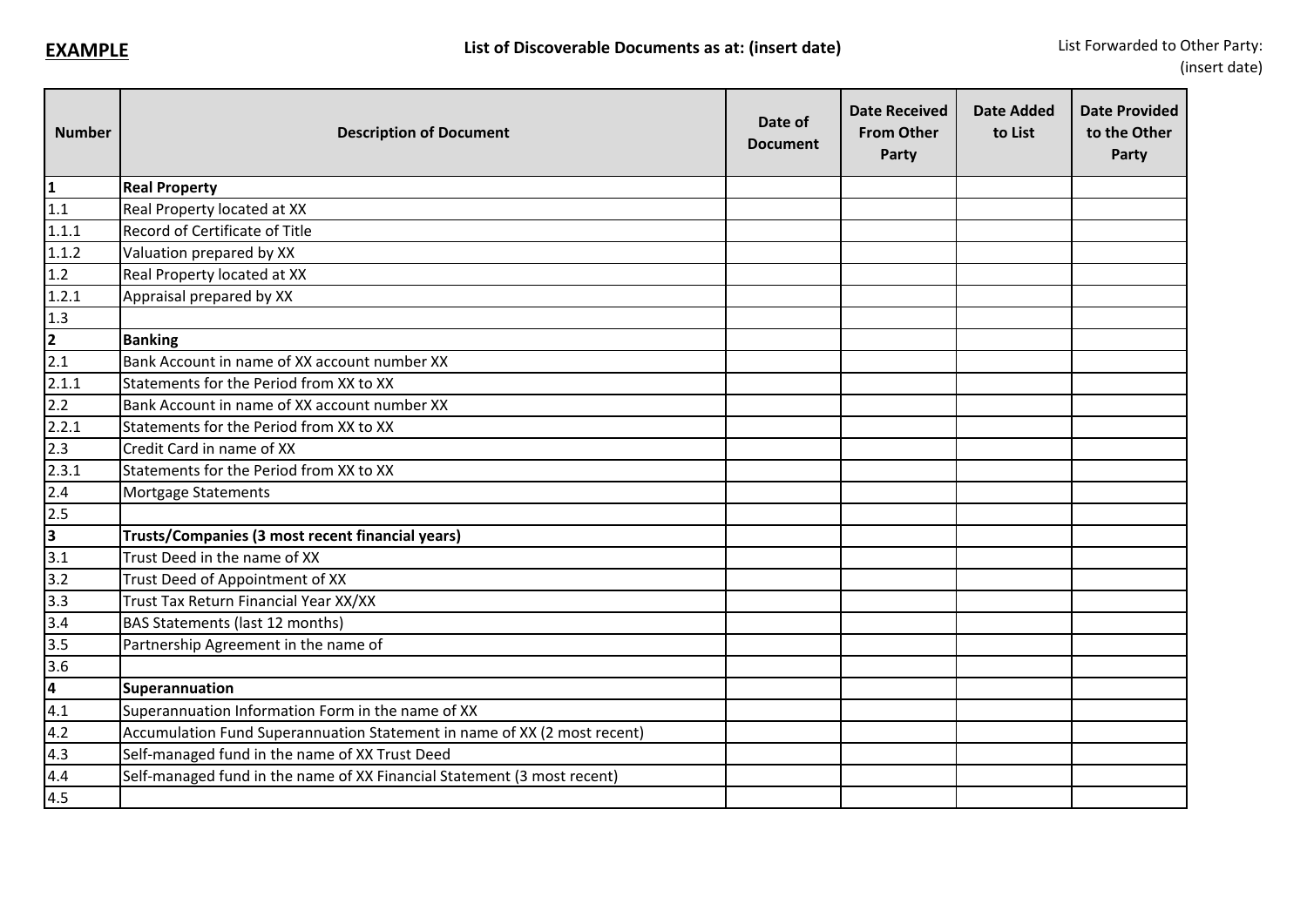| <b>Number</b>                                                                | <b>Description of Document</b>                                        | Date of<br><b>Document</b> | <b>Date Received</b><br><b>From Other</b><br>Party | <b>Date Added</b><br>to List | <b>Date Provided</b><br>to the Other<br>Party |
|------------------------------------------------------------------------------|-----------------------------------------------------------------------|----------------------------|----------------------------------------------------|------------------------------|-----------------------------------------------|
|                                                                              | <b>Employment/Income</b>                                              |                            |                                                    |                              |                                               |
| $\begin{array}{c} 5 \\ 5.1 \end{array}$                                      | Contract of Employment XX                                             |                            |                                                    |                              |                                               |
|                                                                              | Letter from XX - Salary Increase                                      |                            |                                                    |                              |                                               |
|                                                                              | PAYG Summary - XX                                                     |                            |                                                    |                              |                                               |
|                                                                              | Payslips for period - XX                                              |                            |                                                    |                              |                                               |
|                                                                              |                                                                       |                            |                                                    |                              |                                               |
| $\frac{5.2}{5.3}$<br>$\frac{5.3}{5.5}$<br>$\frac{5.5}{6}$<br>$\frac{6}{6.1}$ | <b>Taxation</b>                                                       |                            |                                                    |                              |                                               |
|                                                                              | Individual Tax Return - Financial Year Ending XX (3 most recent)      |                            |                                                    |                              |                                               |
| $6.2$                                                                        | Tax Assessment XX (3 most recent)                                     |                            |                                                    |                              |                                               |
|                                                                              |                                                                       |                            |                                                    |                              |                                               |
| $\begin{array}{c}\n\overline{6.3} \\ \overline{7}\n\end{array}$              | <b>Motor Vehicles</b>                                                 |                            |                                                    |                              |                                               |
|                                                                              | Redbook Value Certificate XX                                          |                            |                                                    |                              |                                               |
| $\frac{7.1}{7.2}$<br>$\frac{7.3}{7.4}$<br>$\frac{7.4}{8.1}$                  | Letter re sale of XX                                                  |                            |                                                    |                              |                                               |
|                                                                              | Department of Transport Vehicle Transfer Papers - XX                  |                            |                                                    |                              |                                               |
|                                                                              |                                                                       |                            |                                                    |                              |                                               |
|                                                                              | <b>Other Assets</b>                                                   |                            |                                                    |                              |                                               |
|                                                                              | Jewellery                                                             |                            |                                                    |                              |                                               |
| 8.1.1                                                                        | Valuation of XX (any item of property the value not agreed)           |                            |                                                    |                              |                                               |
|                                                                              | Furniture                                                             |                            |                                                    |                              |                                               |
|                                                                              | <b>Shares</b>                                                         |                            |                                                    |                              |                                               |
|                                                                              | XX Gift (received after commencement of cohabitation)                 |                            |                                                    |                              |                                               |
|                                                                              | XX Compensation Payment (received after commencement of cohabitation) |                            |                                                    |                              |                                               |
|                                                                              | XX Inheritance (received after commencement of cohabitation)          |                            |                                                    |                              |                                               |
| 8.2<br>8.3<br>8.4<br>8.5<br>8.5<br>8.7                                       | <b>XX Business</b>                                                    |                            |                                                    |                              |                                               |
| $\begin{array}{r} 6.8 \\ 8.8 \\ 9 \\ 9.1 \\ 9.2 \end{array}$                 |                                                                       |                            |                                                    |                              |                                               |
|                                                                              | Disposal of Assets Since 12 months Prior to the Date of Separation    |                            |                                                    |                              |                                               |
|                                                                              | Disposal of XX                                                        |                            |                                                    |                              |                                               |
|                                                                              |                                                                       |                            |                                                    |                              |                                               |